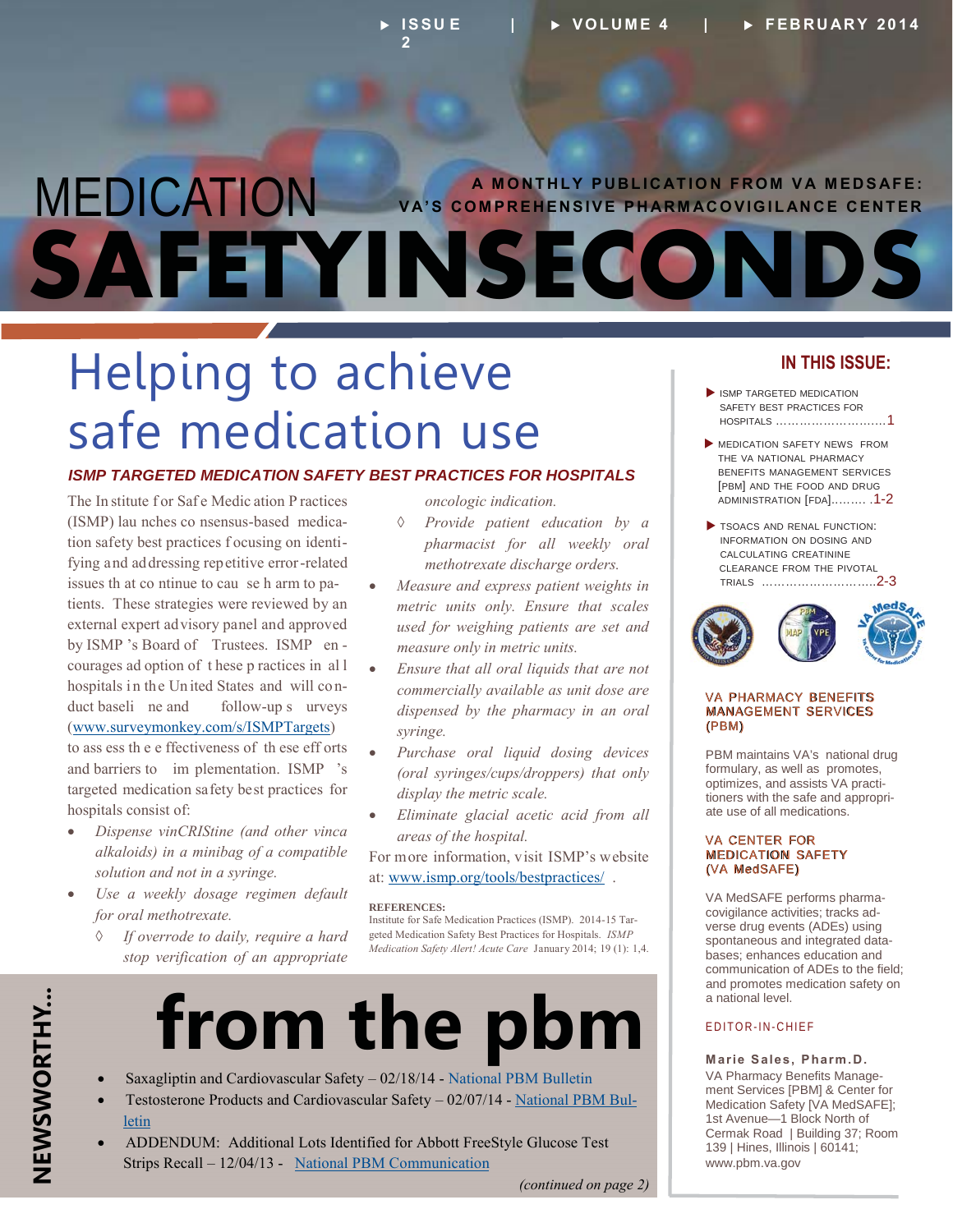# from the fda *continued from page 1***)**

#### **UROLOGY**

#### [FDA evaluating risk of stroke, heart attack and death with FDA-approved testosterone products](http://www.fda.gov/Drugs/DrugSafety/ucm383904.htm)  1/31/2014

<span id="page-1-0"></span>NEWSWORTHY...

Two recent studies identify a possible risk of increased cardiovascular events in men receiving testosterone therapy. FDA continues to evaluate this association between testosterone treatment and increased risk of stroke, heart attack, or death, but has not yet reached a firm conclusion. FDA recommends that:

- Providers should consider whether the benefits of FDA-approved testosterone treatment will outweigh the potential risks of treatment.
- Providers should comply with the prescribing information in the product labelling.
- For more information, visit: [National PBM Bulletin -](http://www.pbm.va.gov/PBM/vacenterformedicationsafety/nationalpbmbulletin/Testosterone_Products_and_Cardiovascular_Safety_NATIONAL_PBM_BULLETIN_02.pdf) Testosterone Products and Cardiovascular Safety. Patients should not stop their testosterone treatment without prior discussion with their health care providers.

#### **OVER-THE-COUTNER PRODUCTS**

#### [FDA warns of possible harm from exceeding recommended dose of over-the-counter sodium phosphate products to](http://www.fda.gov/Drugs/DrugSafety/ucm380757.htm)  treat constipation

1/8/2014

ISWOI

Severe dehydration and electrolyte abnormalities leading to acute kidney injury, arrhythmias, and death have occurred in adults and children who received a larger than recommended single dose or more than one dose in a day of oral or rectal over-the-counter (OTC) sodium phosphate solutions to treat constipation. FDA reviewed reports of serious adverse events associated with sodium phosphate drug products in the FDA Adverse Event Reporting System (FAERS) database as well as in the medical literature from as far back as 1957 and found 54 cases (25 adults and 29 children). All reports of serious outcomes involved dehydration and/or electrolyte disturbances (hyperphosphatemia, hypocalcemia, and hypernatremia), acute kidney injury, and/or death (48% [12/25] of adult cases and 3% [1/29] of pediatric cases). Route of administration (oral or rectal) did not affect the severity of adverse events. Risk factors for developing adverse events include:

- age over 55 years;
- hypovolemia or decreased intravascular volume;
- kidney disease;
- bowel obstruction or inflammation, or decreased bowel transit time;
- use of diuretics, ACEIs, ARBs, or NSAIDs.

FDA recommends:

- Providers should not prescribe OTC sodium phosphate products for more than one dose per 24 hours and for no more than 3 days when used for constipation.
- Providers should instruct patients on adequate hydration when using OTC sodium phosphate products.
- Providers should evaluate serum electrolytes and kidney function in patients at risk for adverse events, as well as in patients who have retained a rectal dose for more than 30 minutes, are vomiting, or have signs of dehydration. For more information, see discussion published in last month's newsletter: [Issue 1; Volume 4; January 2014 .](http://www.pbm.va.gov/PBM/vacenterformedicationsafety/newsletter/Medication_Safety_in_Seconds_Jan_2014_FINAL.pdf)

### Getting the most from our safety surveillance *TSOACs AND RENAL FUNCTION: INFORMATION ON DOSING AND CALCULATING CREATININE CLEARANCE FROM THE PIVOTAL TRIALS*

Three targ et specif ic oral anticoag ulants (T SOACs) (dab igatran, rivaroxaban, and apixaban) are currently approved by the Food and Drug Administration (FDA) for the prevent ion of stroke and s ystemic e mbolism in patien ts with n on-valvular atrial f ibrillation (AF). Rivaroxaban carries additional FDA approved indications for the treatment of patients with venous thromboembolism (VTE) and prevention of rec urrent ev ents and f or the prophy laxis of VTE in patients undergoing hip or knee replacement surgery. The TSOACs undergo varying degrees o f renal eli mination, a nd dosage ad just ments are recom mended in patien ts w ith significant renal impair-

ment based on t he patie nt's creatinine clearance ( CrCl). Sev eral methods may be u sed to est imate CrCl that may produce different - results. In certain scenarios, the estimated CrCl using one or another method may ultimately affect the recommended TSOAC dose.

How was renal function assessed during the clinical trials? In the pivotal AF trials with dabigatran (RE-LY), rivaroxaban (ROCKET-AF), and ap ixaban (ARIST OTLE), CrCl was es timated using th e Cockcroft-Gault formula including serum creatinine (sCr), age,

2